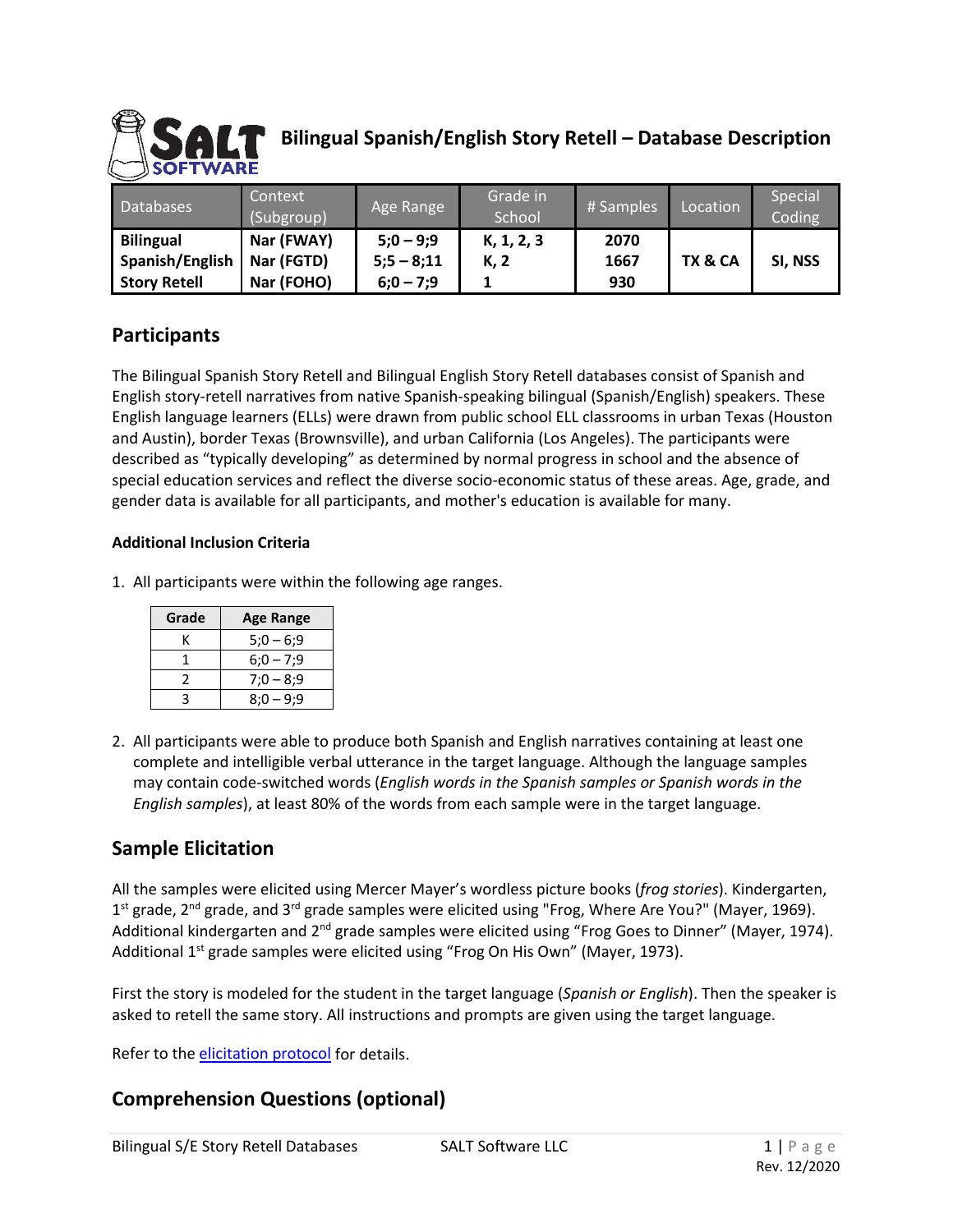Following the speaker's retell, you have the option of evaluating his/her understanding of the story by asking a series of comprehension questions. A description of the comprehension questions can be found on the SALT website at [www.saltsoftware.com/products/elicitation-materials/comp-questions.](https://www.saltsoftware.com/products/elicitation-materials/comp-questions) The transcripts in these databases were not scored for comprehension.

# **Transcription Notes**

The Spanish samples were transcribed by fluent Spanish speakers. The English samples were transcribed by fluent English speakers. Utterances were segmented into Modified Communication Units (MC-Units) as defined in the SALT documentation. MC-Units were developed specifically for these samples to account for the pronoun-drop nature of the Spanish language. All transcripts were timed. Pauses, within and between utterances, of two or more seconds in length, were marked in all of the English samples and in 30% of the Spanish samples.

# **Coding Notes**

- [EO:word] marks overgeneralization error
- [EP:word] marks pronoun error
- [EW] marks an extraneous or unnecessary word in the utterance that, if omitted, would make the utterance syntactically correct, e.g., C And he shout/ed and[EW] to the frog.
- [EW:word] marks other word-level error
- [EU] marks utterance-level error (*utterances with 3 or more errors*)
- [FP] marks filled pause words such as *like*, e.g., *You (like[FP]) get six card/s.*
- [CS] is a word code attached to all code-switched words (Spanish words in English transcripts or English words in Spanish transcripts).
- [I] is a word code attached to all imitations of vocabulary provided by the examiner.

The following codes were created to mark Spanish-influenced English:

- [WO] is an utterance-level code signifying words or phrases within an utterance which are out of order in Standard English. The content (semantics) of the utterance is correct; however the word order is awkward, e.g., C And then fall down the dog and the boy [WO].
- [F] was placed at the end of each utterance lacking a stated subject as a result segmenting utterances using MC-units.

# **Subordination Index (SI) and Narrative Scoring Scheme (NSS) Coding**

All transcripts were hand-coded and scored for Subordination Index (SI) and Narrative Scoring Scheme (NSS) as defined in the SALT documentation.

SI is a measure of syntactic complexity that produces a ratio of the total number of clauses (main and subordinate) to the number of C-Units. A clause, whether it is main or subordinate, is a statement containing both a subject and a predicate. Grammatically, a subject is a noun phrase and a predicate is a verb phrase. Main clauses can stand by themselves. Subordinate clauses depend on the main clause to make sense. They are embedded within an utterance as noun, adjective or adverbial clauses.

NSS is an assessment tool developed to create a more objective narrative macro-structure scoring system. It is based upon early work on story grammar analysis by Stein and Glenn, 1979, 1982. This